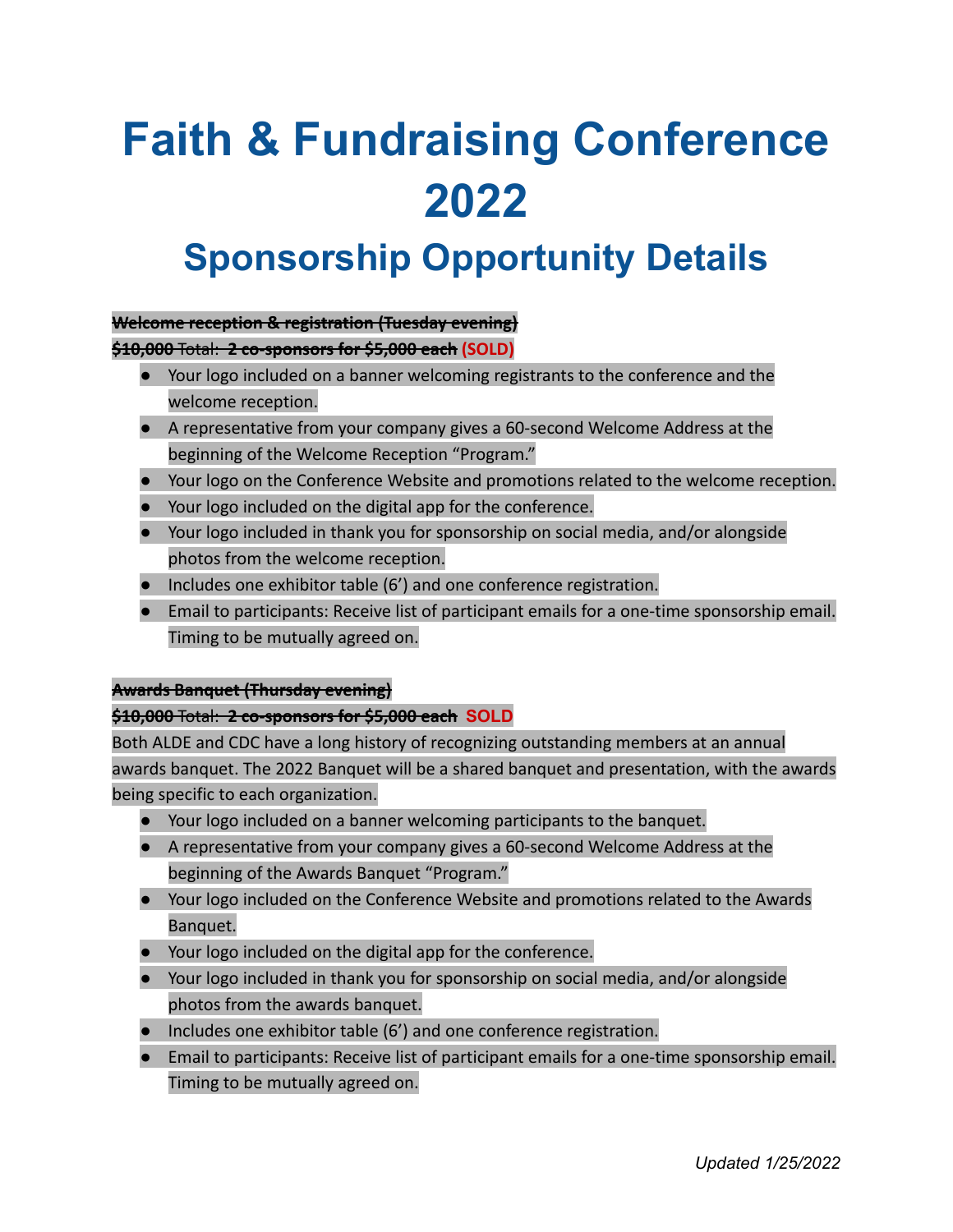#### **Conference and Name Tag Lanyards**

#### **\$10,000** Total: **2 co-sponsors for \$5,000 each SOLD**

- Your logo will be repeated on the lanyard (alongside CDC and ALDE) for the conference name tags.
- Your logo included on the Conference Website and relevant promotions.
- Your logo included on the digital app for the conference.
- Your logo included in thank you for sponsorship on social media.
- Includes one exhibitor table (6') and one conference registration.
- Email to participants: Receive list of participant emails for a one-time sponsorship email. Timing to be mutually agreed on.

#### **Welcome Door Hanger**

#### **\$10,000** Total: **2 co-sponsors for \$5,000 each SOLD**

We will provide a door hanger welcome bag on the hotel room door for each registrant, to include goodies from the Milwaukee area.

- Your logo on the door hanger bag.
- Option to include one postcard size promo piece in the door hanger bag (4x6, or similar).
- Your logo included on the Conference Website and relevant promotions.
- Your logo included on the digital app for the conference.
- Your logo included in thank you for sponsorship on social media.
- Includes one exhibitor table (6') and one conference registration.
- Email to participants: Receive list of participant emails for a one-time sponsorship email. Timing to be mutually agreed on.

#### **Exhibit Hall Host**

#### **\$8,000** Total: **or 2 co-sponsors for \$4,000 each**

This year's Exhibit Hall will host 50 exhibitor tables and be immediately adjacent to the main plenary meeting ballroom.

- Your logo on a banner designating the hall.
- Your logo on signage and directions to the hall.
- Your logo included on the Conference Website.
- Your logo included on promotions relevant to the Exhibit Hall.
- Your logo included on the digital app for the conference.
- Your logo included in thank you for sponsorship on social media.
- Includes one exhibitor table (6') and one conference registration.
- Email to participants: Receive list of participant emails for a one-time sponsorship email. Timing to be mutually agreed on.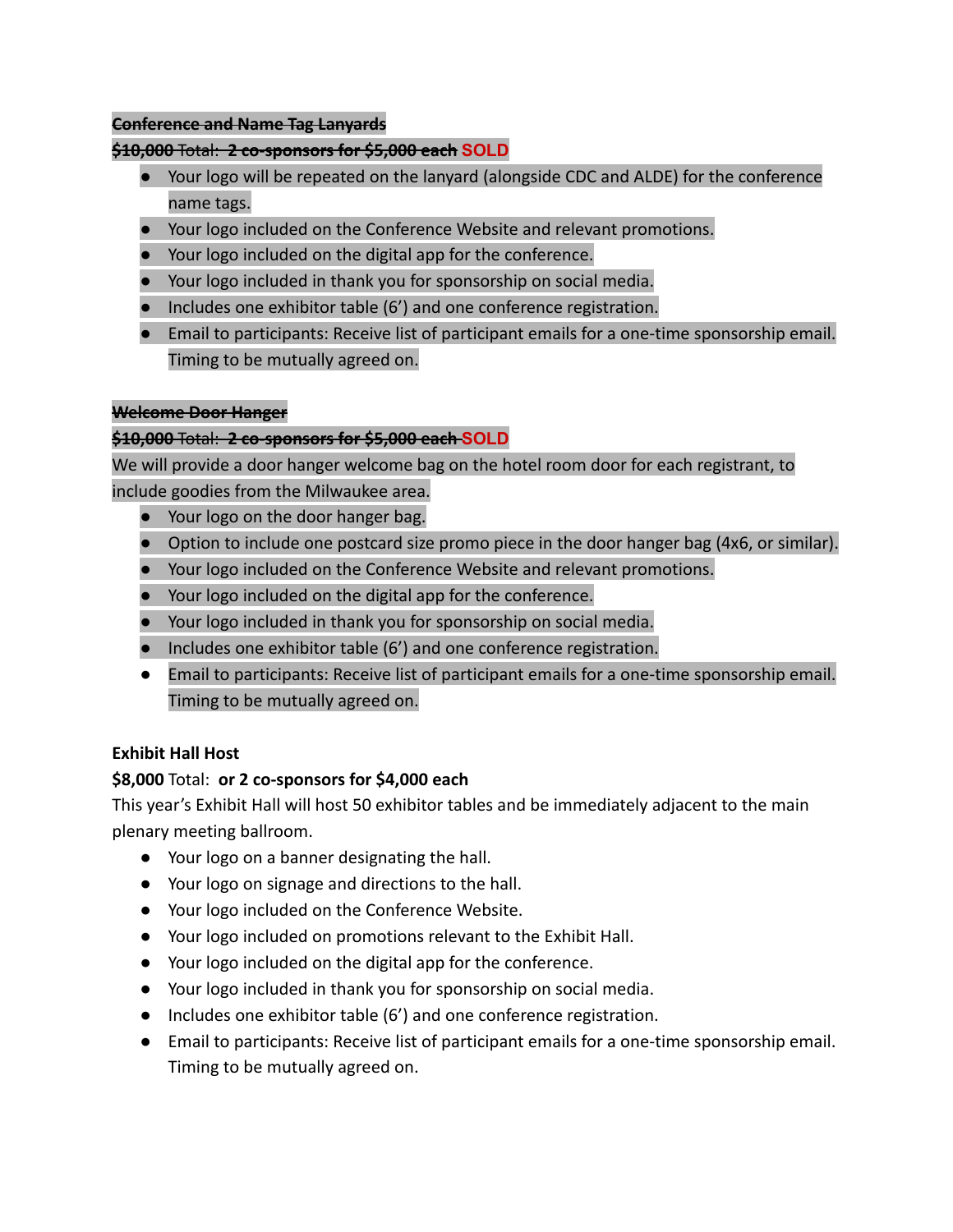#### **Keynote Speaker \$6,000**

Keynote Speakers: We are planning four different keynote speakers around four themes: Fundraising Excellence, Transformative Cultures, Inspiration and Faith, and Social Justice and Race. The exact speakers and time assignments are still to be determined:

- ➔ Keynote Speaker 1 (Tuesday Evening Opening): **SOLD**
- → Keynote Speaker 2: Krish Vignarajah, CEO Lutheran Immigration and Refugee Service (Wednesday Lunch)
- → Keynote Speaker 3: Dr. Tyrone Freeman, Assoc. Professor, Philanthropic Studies, and Director, Undergraduate Programs, Indiana University Lilly Family School of Philanthropy (Thursday Breakfast)
- → Keynote Speaker 4: Father Don Senior, President Emeritus, Chancellor, Catholic Theological Union (Friday Closing)

Your \$6,000 sponsorship of one Keynote Speaker includes:

- A representative giving a 2 minute welcome to the session and Introducing the speaker.
- Your logo on podium.
- Your logo included on the Conference Website.
- Your logo included on promotions relevant to the Keynote Speaker.
- Your logo included on the digital app for the conference.
- Your logo included in thank you for sponsorship on social media.
- Includes one exhibitor table (6') and one conference registration.
- Email to participants: Receive list of participant emails for a one-time sponsorship email. Timing to be mutually agreed on.

#### **Host a Meal \$6,000 (3 opportunities: 1 SOLD, 2 available)**

- ➔ Lunch Wednesday **SOLD**
- $\rightarrow$  Breakfast Thursday
- $\rightarrow$  Lunch Thursday

Your \$6,000 sponsorship of one meal includes:

- A representative from your company may present a 60-second Welcome to Lunch and say a grace/blessing (or introduce someone to say grace).
- Your logo included on the Conference Website.
- Your logo included on the digital app for the conference.
- Your logo included in thank you for sponsorship on social media.
- Includes one exhibitor table (6') and one conference registration.
- Email to participants: Receive list of participant emails for a one-time sponsorship email. Timing to be mutually agreed on.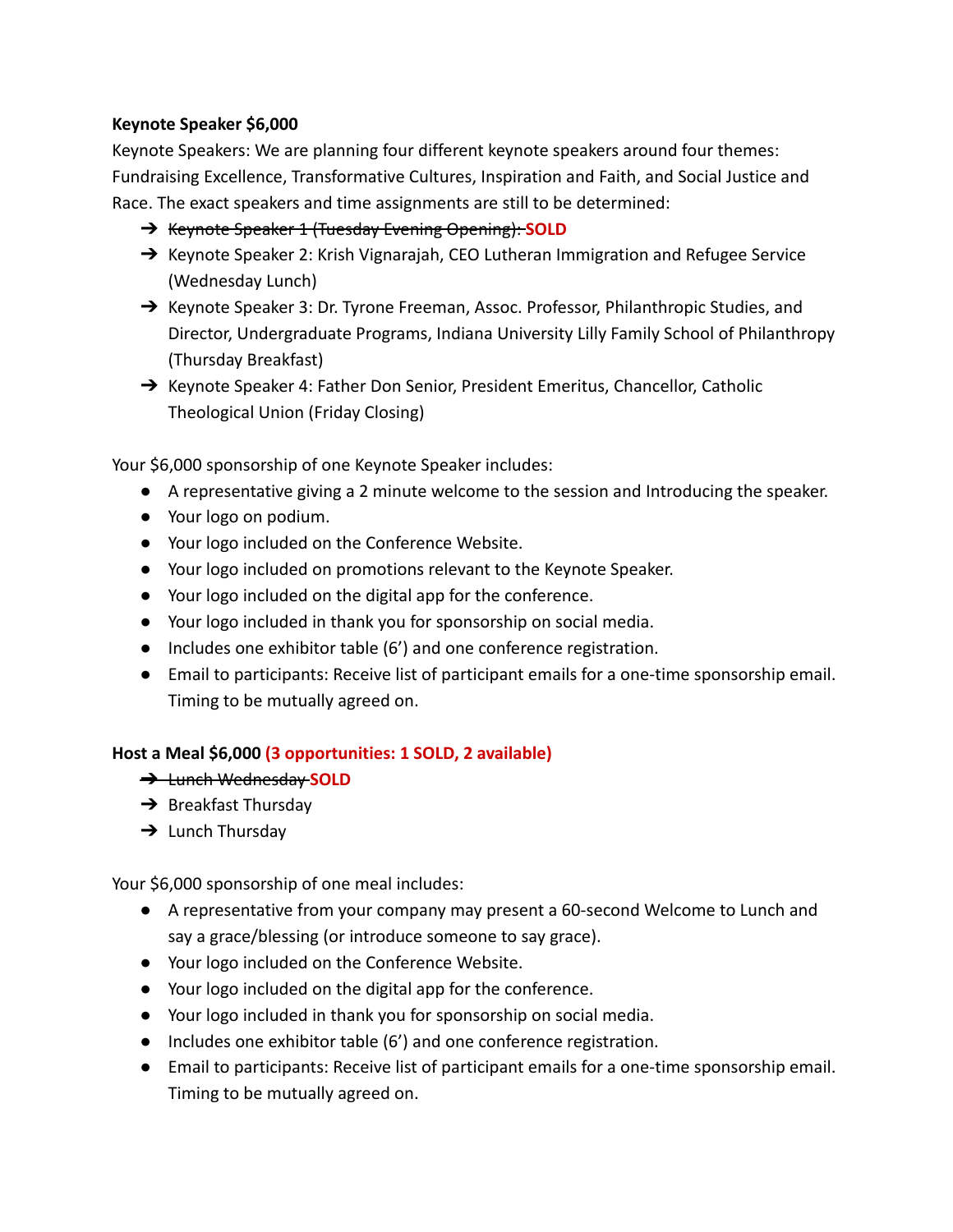### **Conference App**

#### **\$4,000 SOLD**

The Whova App is a visually-appealing and user-friendly app to guide conference attendees through the schedule, breakout groups, maps of the rooms, and the exhibitor hall. Attendees will be able to learn about speakers and reach out to fellow attendees. There will be prizes for the participants who use the app the most.

- Premier placement of your logo in the Conference App on Home Page and Schedule Pages
- Your logo included on the Conference Website.
- Your logo included on promotions relevant to the Conference App.
- Your logo included in thank you for sponsorship on social media.
- Includes one exhibitor table (6') and one conference registration.
- **●** Email to participants: Receive list of participant emails for a one-time sponsorship email. Timing to be mutually agreed on.

#### **Wifi Sponsor**

#### **\$4,000 SOLD**

- Premier placement of your logo when conference attendees access the hotel wifi.
- Your logo included on the Conference Website.
- Your logo included on the digital app for the conference.
- Your logo included in thank you for sponsorship on social media.
- Includes one exhibitor table (6') and one conference registration.
- Email to participants: Receive list of participant emails for a one-time sponsorship email. Timing to be mutually agreed on.

#### **Tote Bag**

#### **\$4,000 SOLD**

We will provide a canvass rectangular tote bag to each attendee at registration. It will be branded with the Faith & Fundraising Conference.

- Your logo as the only logo included on the Faith & Fundraising Tote bag.
- Your logo included on the Conference Website.
- Your logo included on the digital app for the conference.
- Your logo included in thank you for sponsorship on social media.
- Includes one exhibitor table (6') and one conference registration.
- Email to participants: Receive list of participant emails for a one-time sponsorship email. Timing to be mutually agreed on.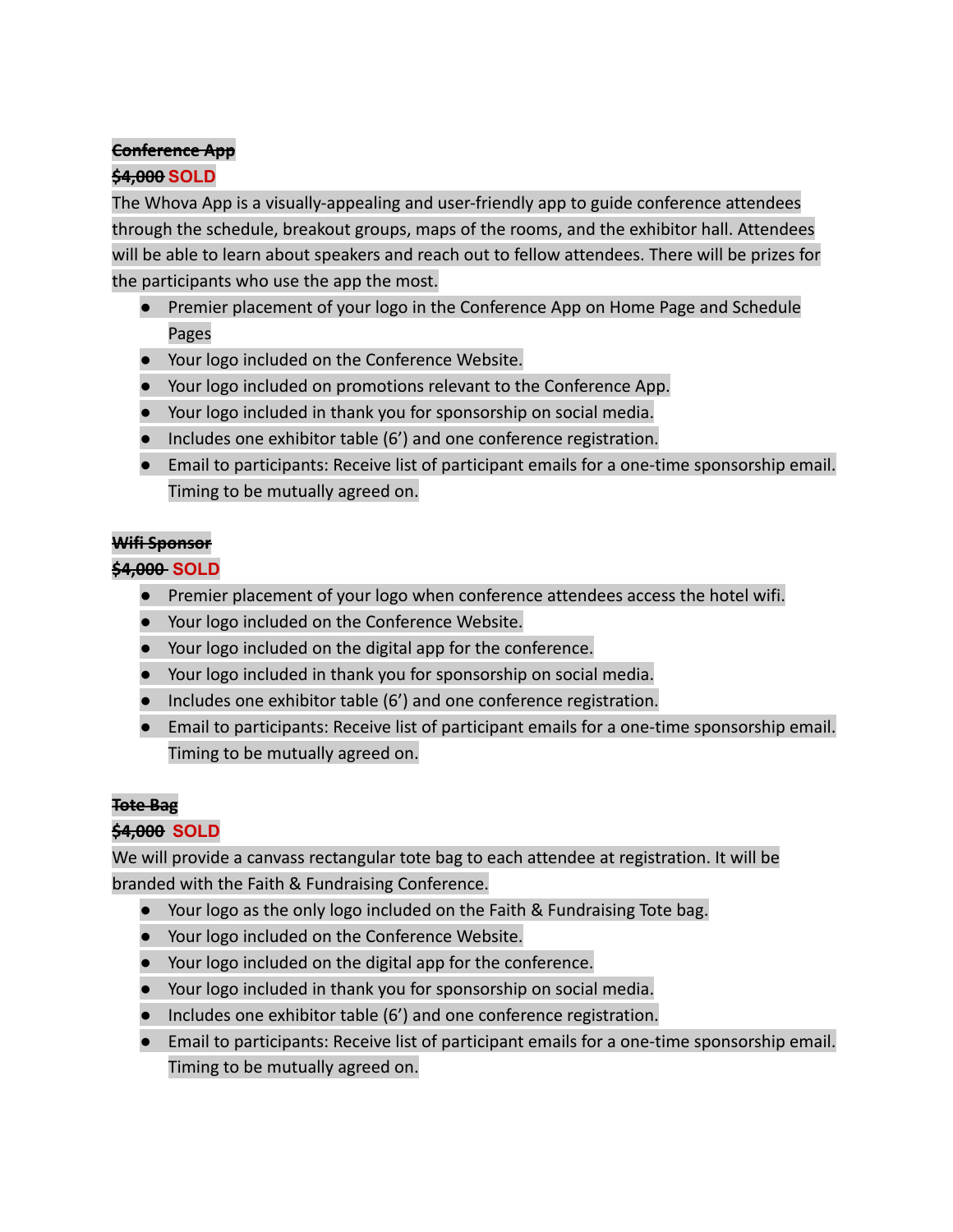#### **Hotel Keys**

#### **\$4,000 SOLD**

- Your logo on hotel keys
- Your logo included on the Conference Website.
- Your logo included on the digital app for the conference.
- Your logo included in thank you for sponsorship on social media.
- Includes one exhibitor table (6') and one conference registration.
- Email to participants: Receive list of participant emails for a one-time sponsorship email. Timing to be mutually agreed on.

#### **Printed Pocket Guide**

#### **\$4,000 SOLD**

The Printed Pocket Guide is typically 18x5" and folded. This easy reference guide includes the headline information for the conference schedule.

- Your logo prominently on the Pocket Guide
- Your logo included on the Conference Website.
- Your logo included on the digital app for the conference.
- Your logo included in thank you for sponsorship on social media.
- Includes one exhibitor table (6') and one conference registration.
- Email to participants: Receive list of participant emails for a one-time sponsorship email. Timing to be mutually agreed on.

#### **Masterclasses + Masterclass Refreshment break**s

#### **\$3,000 (2 opportunities, 2 SOLD)**

Two organizations share dual-branding for the full day of Tuesday Masterclasses, expected to be 3-6 sessions, exact sessions TBD.

- Your logo included on promotions and signage for Tuesday Masterclasses.
- Your logo included on tables during the refreshment break.
- Your logo included on the Conference Website.
- Your logo included on the digital app for the conference.
- Note: Exhibit table not included

#### **Wednesday ALDE Membership Breakfast and Annual Meeting**

#### **\$2,000 SOLD**

- Your logo included on the welcome table / entrance.
- A representative from your company gives a 60-second Welcome Address at the beginning.
- You have the option to lead or find a leader for the opening prayer.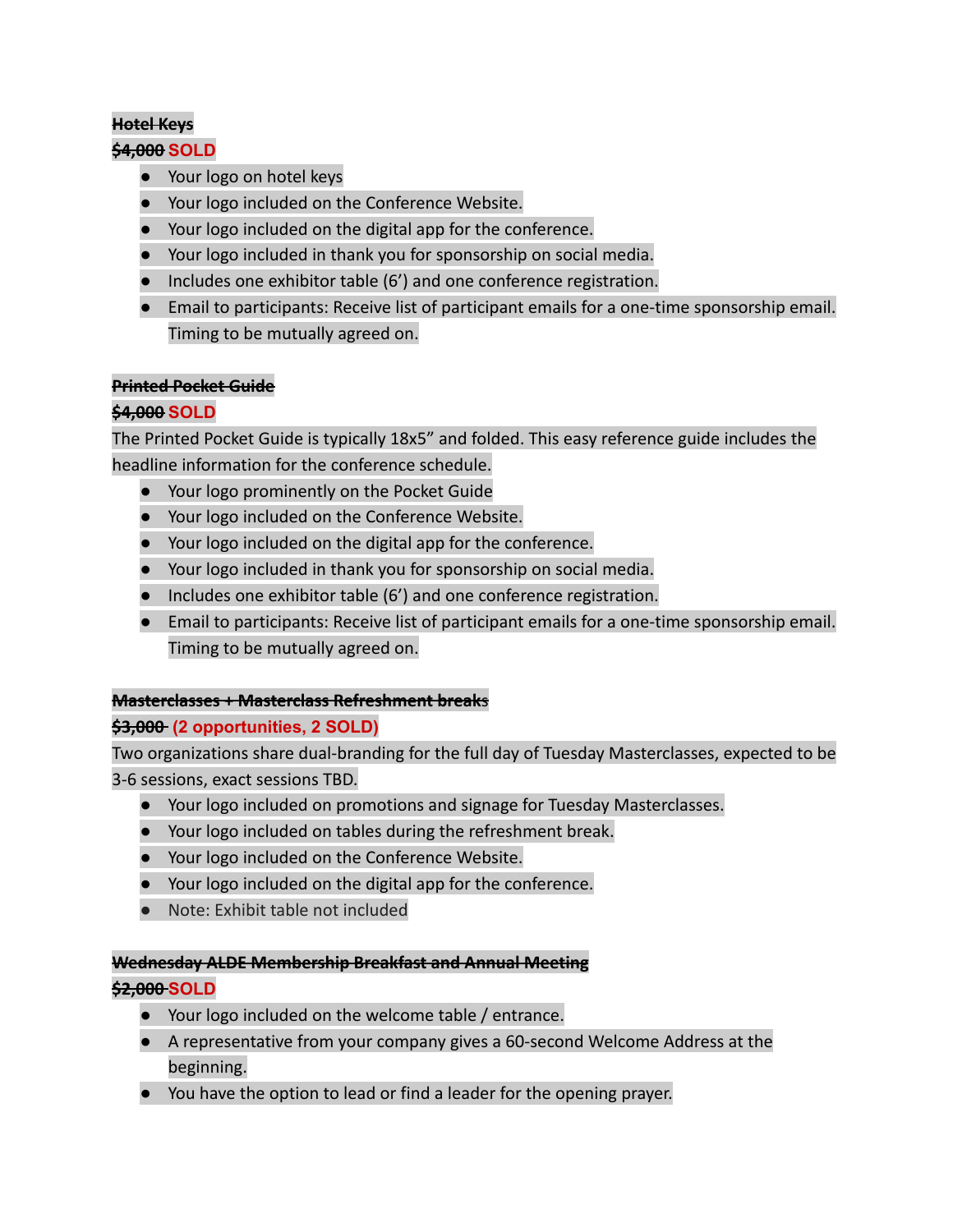#### ● Note: Exhibit table not included

#### **Wednesday Catholic Development Council Networking Breakfast**

#### **\$2,000 SOLD**

- Your logo included on the welcome table / entrance.
- A representative from your company gives a 60-second Welcome Address at the beginning.
- You have the option to lead or find a leader for the opening prayer.
- Note: Exhibit table not included

#### **Continental Breakfast Friday**

#### **\$2,000 SOLD**

- Your logo included at the entrance and on the food tables.
- Note: Exhibit table not included

#### **Sanitation Station Sponsor**

#### **\$2,000 (2 opportunities, 2 SOLD)**

The Sanitation Stations include face masks, hand sanitation, and any other hygiene that the hotel may offer.

- $\rightarrow$  Registration Area
- $\rightarrow$  Exhibit Hall Area

#### Your \$2,000 sponsorship of ONE of the sanitation stations includes:

- Your logo included on sanitation stations, pumps, stickers.
- Option to offer your own branded sanitation swag at your own expense (ie. carry-away hand sanitizer or masks)
- Your logo included on the Conference Website.
- Your logo included on the digital app for the conference.
- Your logo included in thank you for sponsorship on social media.
- Note: Exhibit table not included

#### **Breakout Room Sponsor \$1,000** (8 opportunities: 4 rooms x 2 logos for each room)

- Includes your logo on the signage at that room and directing people to that breakout room throughout the conference.
- Your logo included on the Conference Website.
- Note: Exhibit table not included

#### **Wednesday Afternoon Refreshment Break \$1,000 SOLD**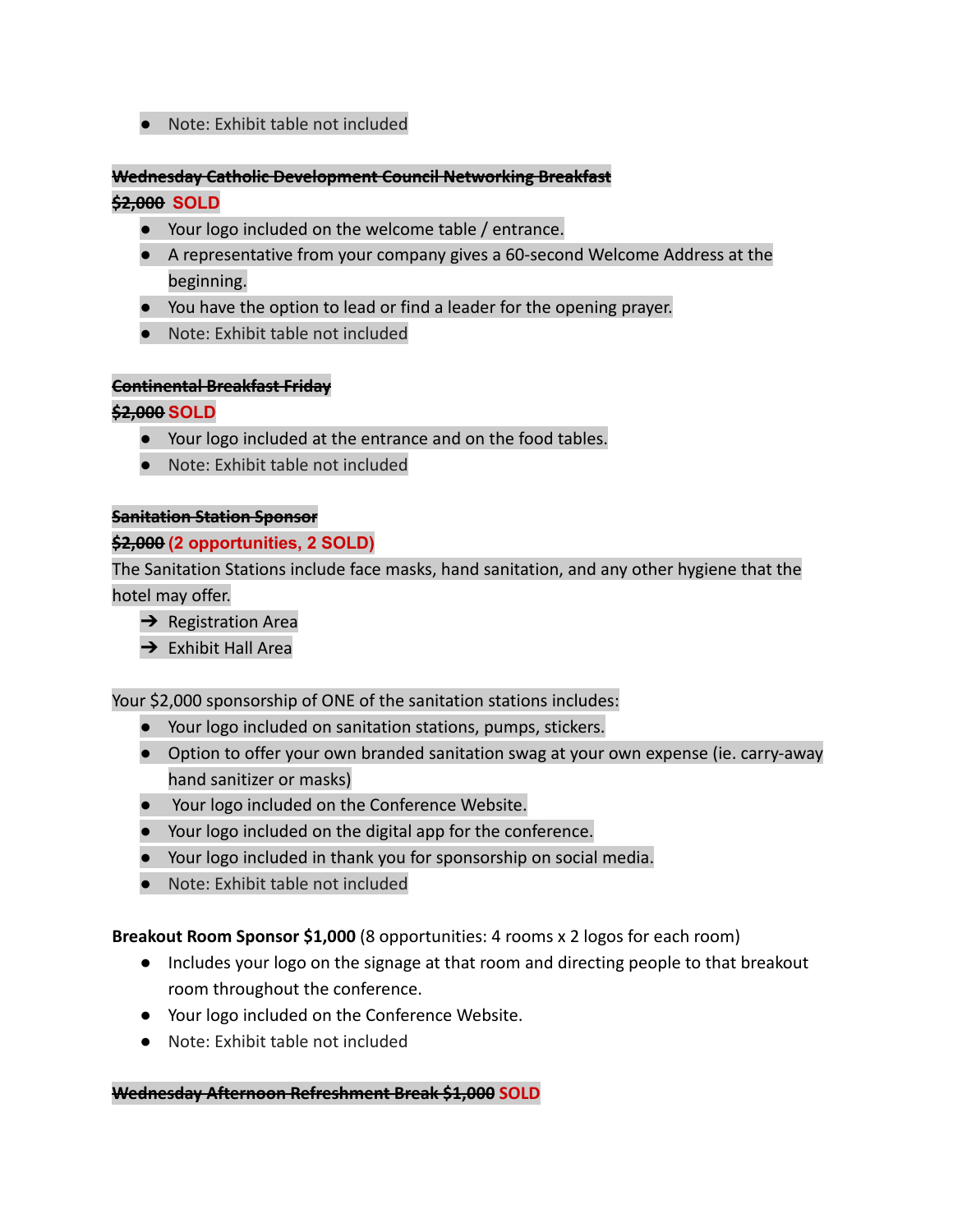- Your logo included on the Refreshment table.
- Includes your logo on the signage at that room and directing people to that breakout room throughout the conference.
- Your logo included on the Conference Website.
- Note: Exhibit table not included

#### **Thursday Morning Refreshment Break \$1,000 SOLD**

- Your logo included on the Refreshment table
- Includes your logo on the signage at that room and directing people to that breakout room throughout the conference.
- Your logo included on the Conference Website.
- Note: Exhibit table not included

#### **Thursday Afternoon Refreshment Break \$1,000 SOLD**

- Your logo included on the Refreshment table
- Includes your logo on the signage at that room and directing people to that breakout room throughout the conference.
- Your logo included on the Conference Website.
- Note: Exhibit table not included

#### **Scholarship Fund (unlimited availability) \$1,000**

We will offer scholarship monies as they are available this year. The Funds will be distributed on a rolling basis after recipients fill out a short application about why they want to come to the conference, how they will apply and share their learnings, and how much they are able to afford on their own.

- Your logo will be included on the conference website
- Your logo will be included on a banner to thank scholarship sponsors at the conference.